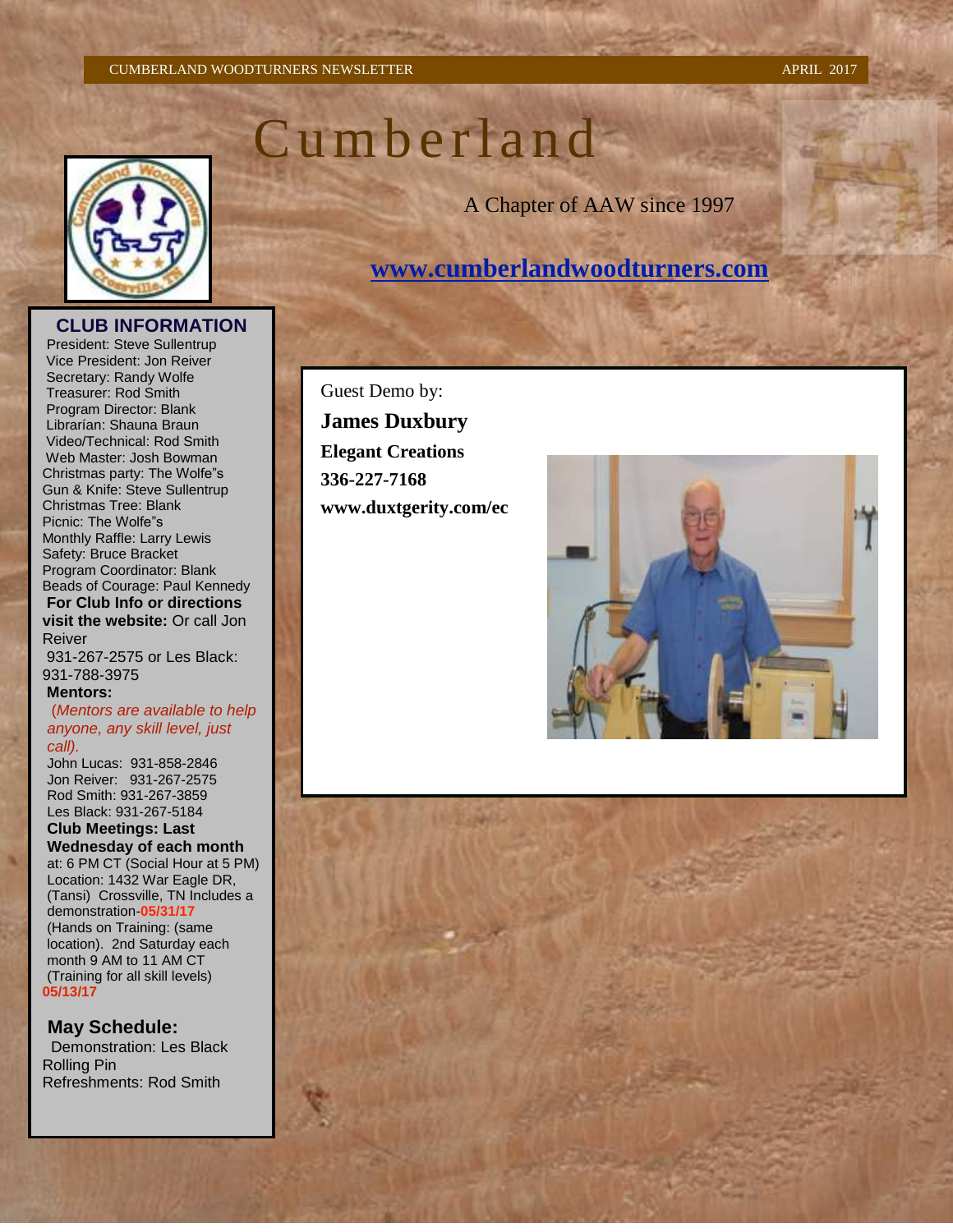- The May 2017 Workshop to be held on Saturday, May 13, 2017 starting at 9:00am will feature sharpening of tools. Bring with you three (3) favorite tools to be sharpened correctly.
- Greg Wood announced that the city cut down a number of trees and that the wood is being held for club members to be picked up. The location of the wood is on Maryetta Street in Crossville, TN. Directions are go past Kmart on West Street TN-70 turn left at the Sanitation building and drive until you see the pile of wood. The trees for the club to be cut and taken are in front of a mulch pile. If you need further assistance contact Greg Wood, 850-768-1047. If we use this available supply of wood Greg will be able to continue to provide this to the club anytime the city cuts down trees.
- SPECIAL NOTE: INSTRUCTIONS AND DRAWINGS FOR CLUB DEMO AND WORKSHOP WILL BE POSTED ON THE WEBSITE IN THE "TIPS" SECTION.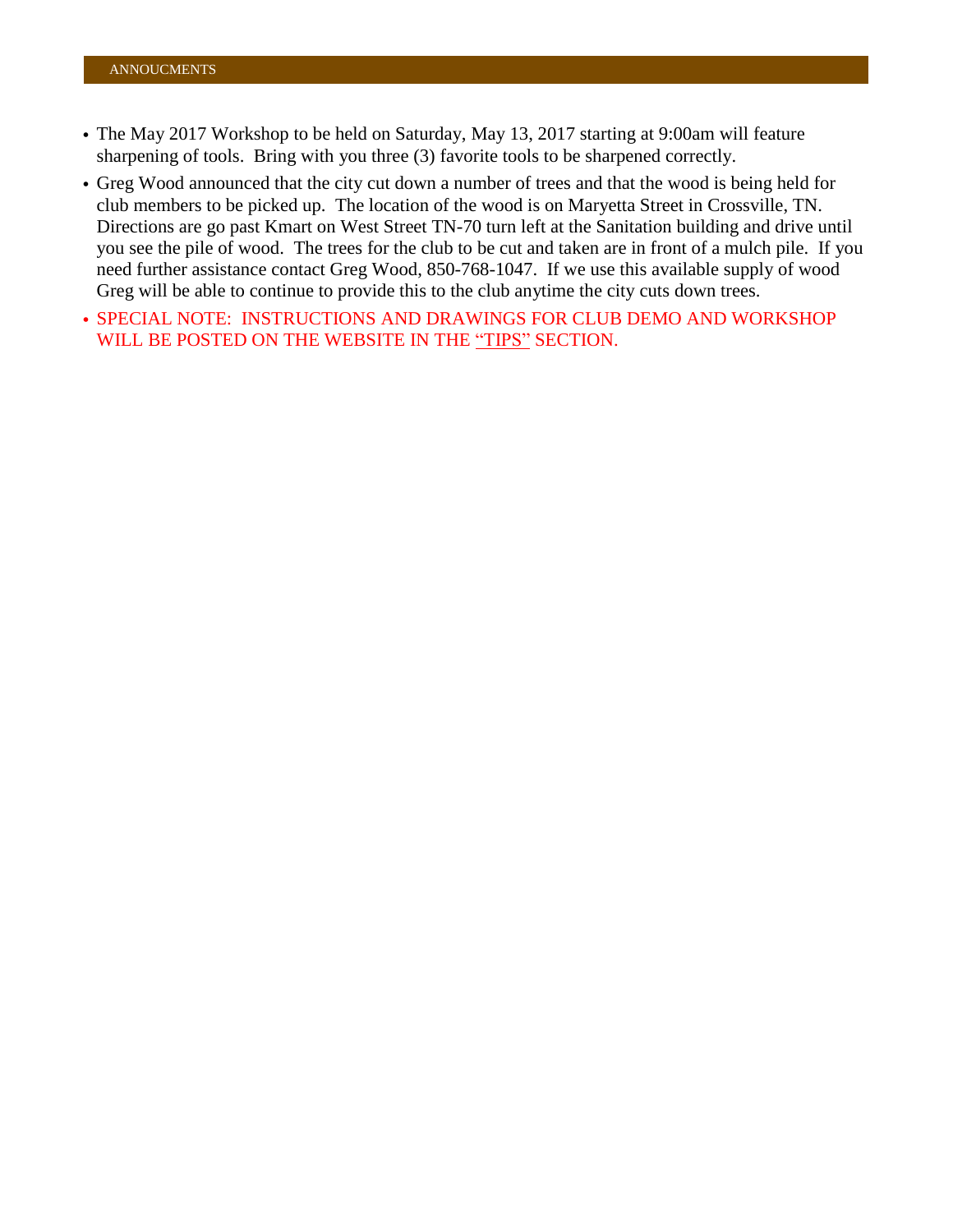## **James Duxbury Demo**

### **Turning tips tool and tricks**

James presented tips, tools and tricks for making a number of useful shop jigs to be used in your shop at a fraction of the cost of buying them. They included Tool Holders, Chuck Templates, Turned #2 Morse Tapers, Pen assembly Press, Pen finishing motor for slow rotation, Burning Wires Handles, Tapping Tool, Spur Drive Seating Tool, Flap Sander, Extension & Block Sanding Pad, Sander Mount for hand held palm sanders, Table Saw Height Gauge and Digital Angle Gauge. All of the instructions on how to make these jigs and tools will be available on the Cumberland Woodturners website under the TIPS section.







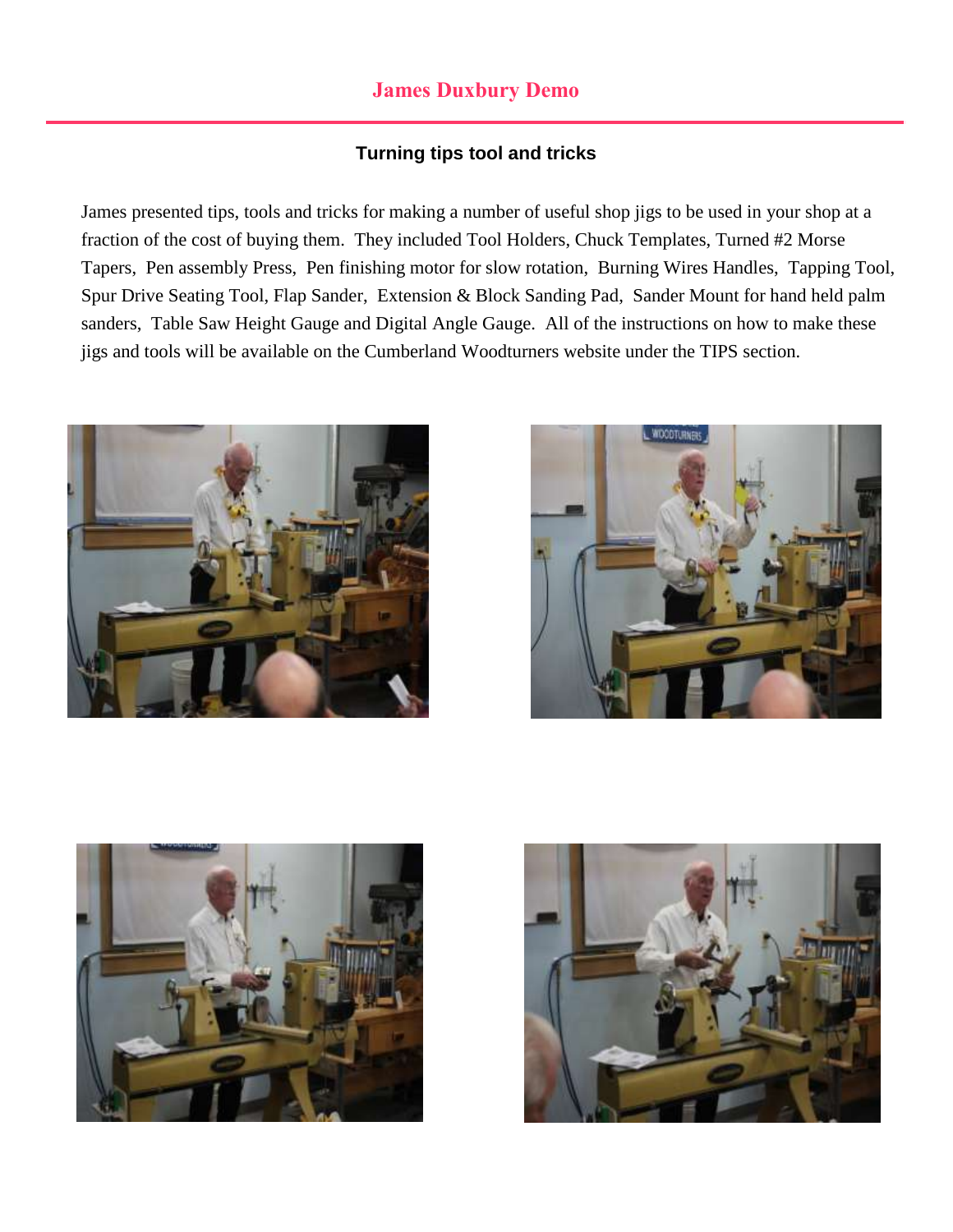# Gallery of James Duxbury Turnings



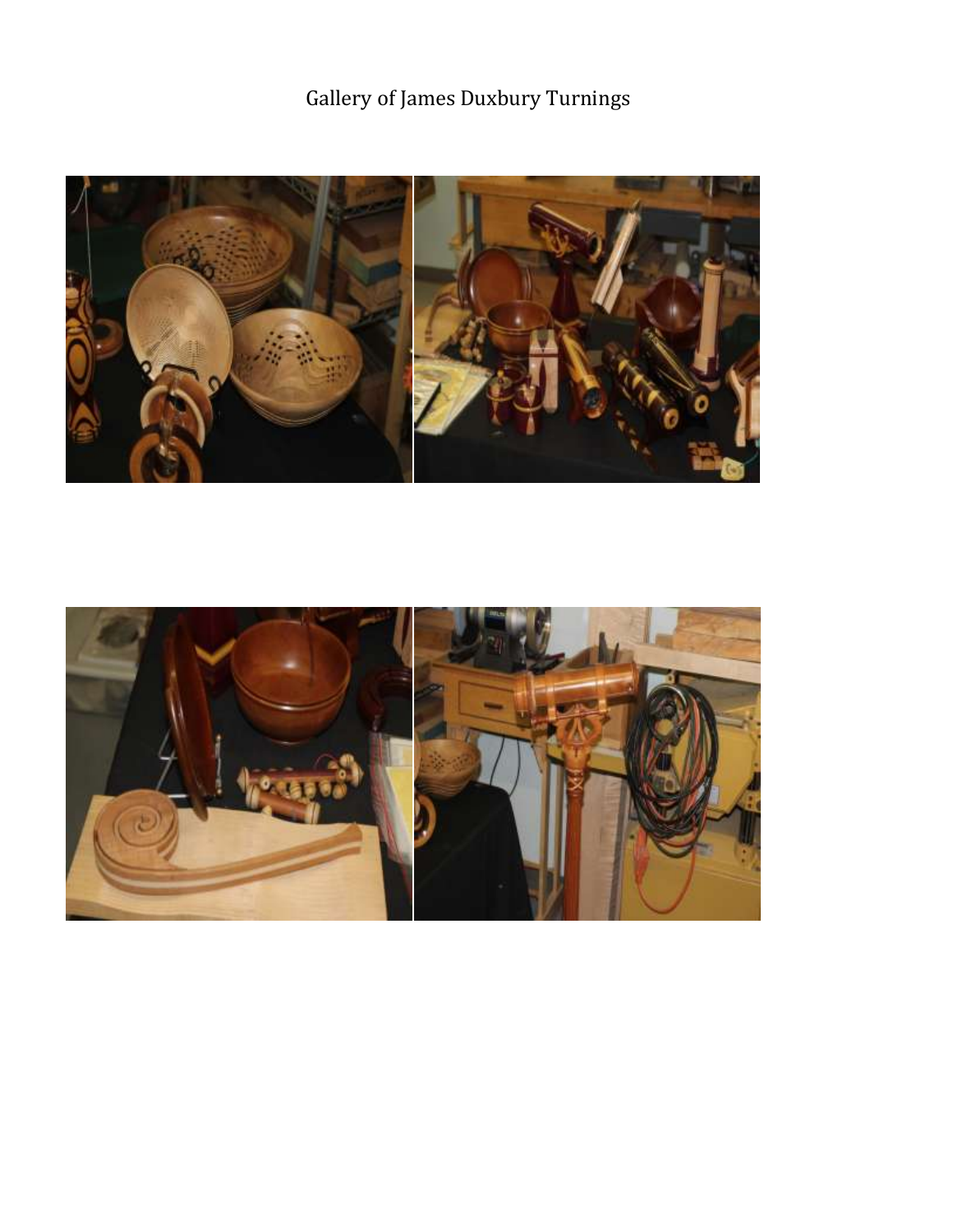